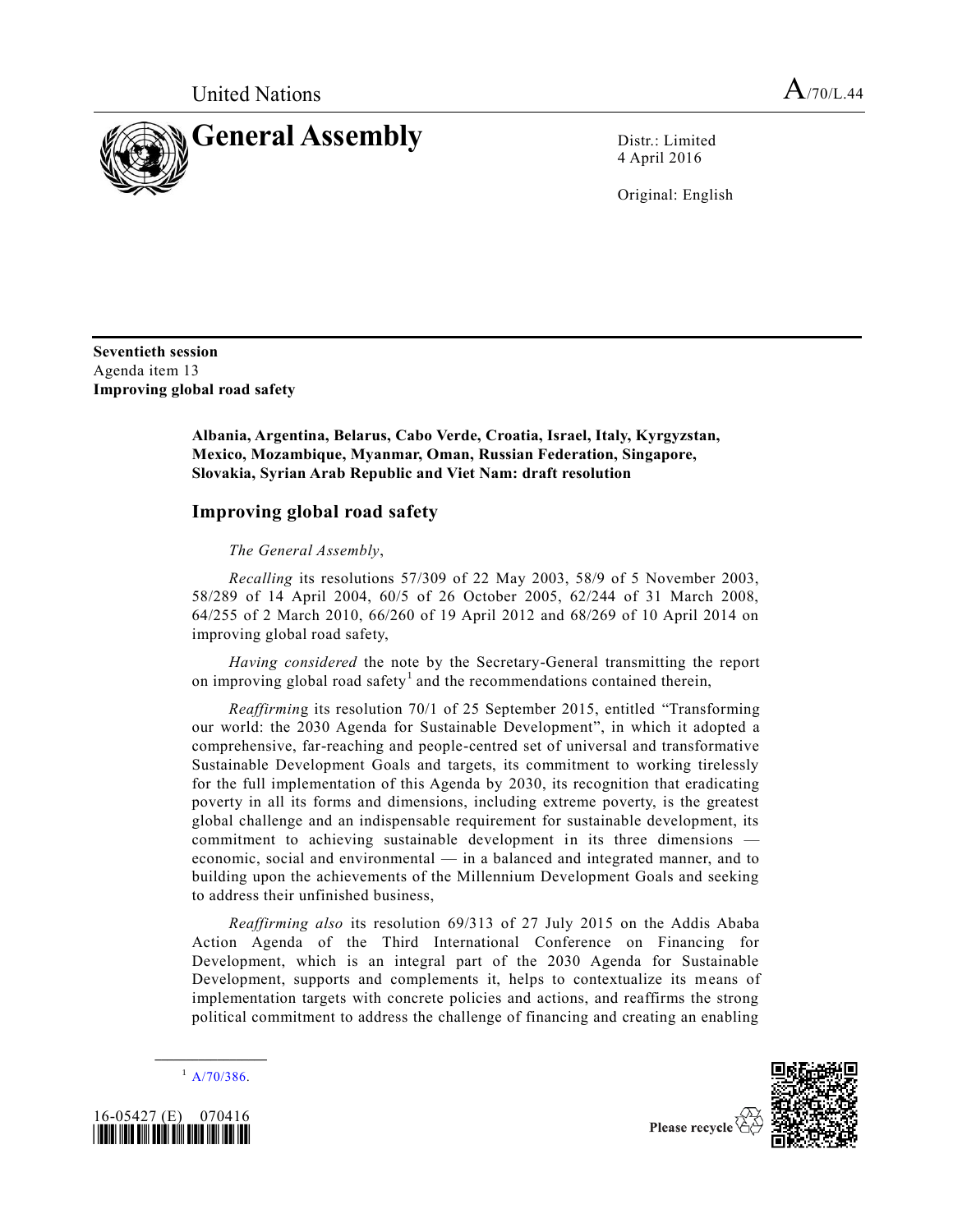environment at all levels for sustainable development in the spirit of global partnership and solidarity,

*Recalling* that the Sustainable Development Goals and targets are integrated and indivisible and balance the three dimensions of sustainable development, and acknowledging the importance of reaching the road safety-related targets, such as target 3.6, which aims to halve, by 2020, the number of global deaths and injuries from road traffic accidents, and target 11.2, which aims to provide, by 2030, access to safe, affordable, accessible and sustainable transport systems for all, imp roving road safety, notably by expanding public transport, with special attention to the needs of those in vulnerable situations, women, children, persons with disabilities and older persons,

*Noting* that, at the midpoint of the Decade of Action for Road Safety 2011-2020, the overwhelming majority of road traffic deaths and injuries are predictable and preventable and that, despite some improvements in many countries, including in developing countries, they remain a major public health and development problem that has broad social and economic consequences which, if unaddressed, may affect progress towards the achievement of the Sustainable Development Goals,

*Recognizing* that human suffering, combined with costs to countries of 3 to 5 per cent of their gross domestic product a year, makes reducing road traffic deaths and injuries an urgent development priority, and that investment in road safety has a positive impact on public health and the economy,

*Taking into account* that road traffic deaths and injuries are also a social equity issue, as the poor and the vulnerable are most frequently also vulnerable road users, namely, pedestrians, cyclists, users of motorized two- and three-wheeled vehicles and passengers of unsafe public transport, who are disproportionately affected and exposed to risks and road crashes, which can lead to a cycle of poverty exacerbated by income loss, and recalling that the aim of road safety policies should be to guarantee protection to all users,

*Recognizing* that road safety requires addressing broader issues of equitable access to mobility and that the promotion of sustainable modes of transport, in particular safe public transport and safe walking and cycling, is a key element of road safety,

*Taking into account* the importance of strengthening institutional capacity and continuing international cooperation, including South-South and triangular cooperation, cooperation between countries that share roads across borders and cooperation among regional and international organizations, to further support efforts to improve road safety, particularly in developing countries, and providing, as appropriate, support to meet the goals of the Decade of Action and those of the 2030 Agenda for Sustainable Development,

*Emphasizing* that while each country has primary responsibility for its own economic and social development and that the role of national policies and development strategies cannot be overemphasized in the context of reaching the Sustainable Development Goals, international public finance plays an important role in complementing the efforts of countries to mobilize public resources domestically, especially in the poorest and most vulnerable countries with limited domestic resources,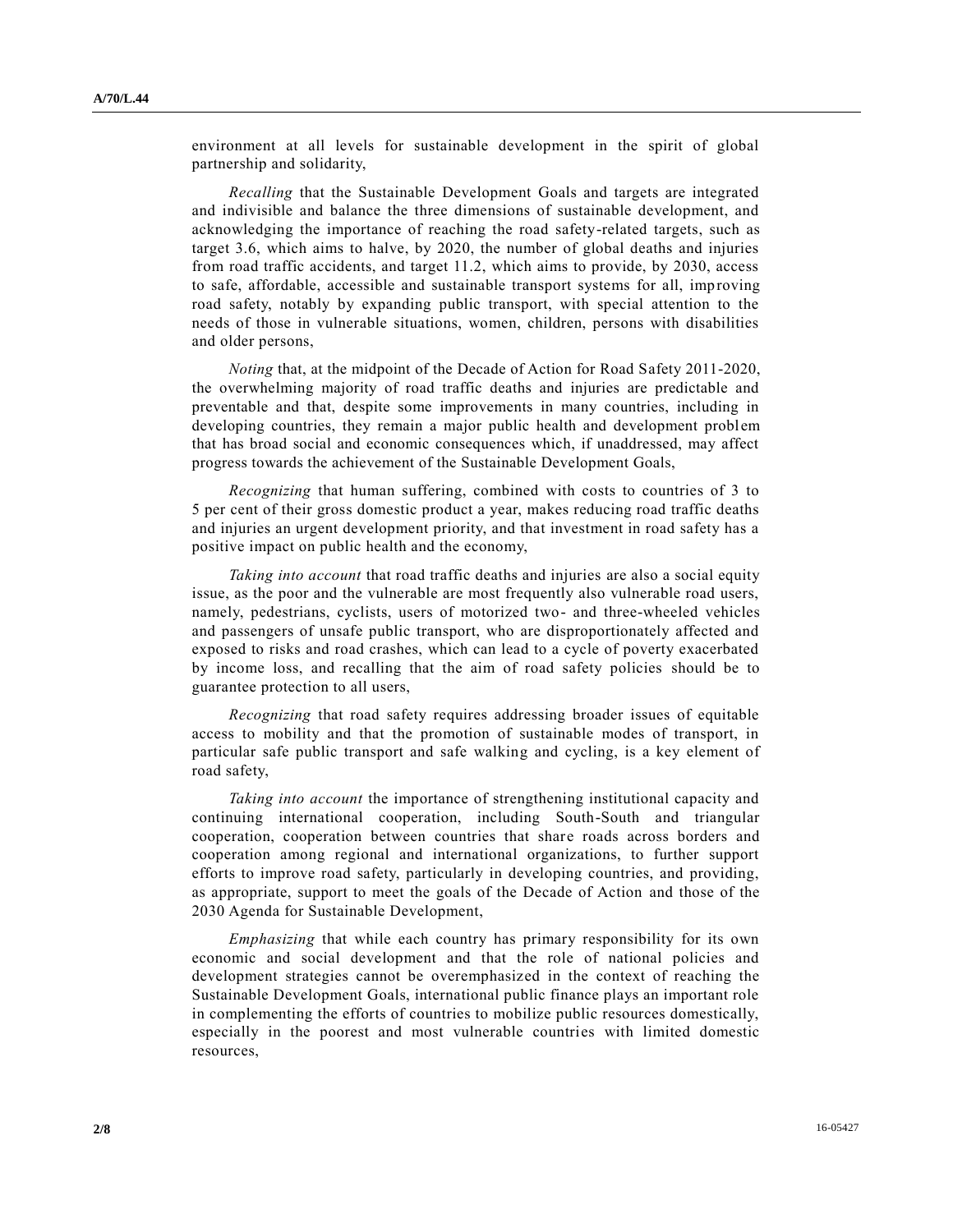*Expressing its concern* that, despite the stabilization of the global number of road traffic fatalities since 2013, the number of road traffic crashes remains unacceptably high, and crashes represent a leading cause of death and injury around the world, killing more than 1.25 million people and injuring as many as 50 million a year, with 90 per cent of these casualties occurring in developing countries, and concerned also that road traffic crashes are the leading cause of death around the world for children and young people between 15 and 29 years of age,

*Acknowledging* the leading role of Oman and the Russian Federation in drawing the attention of the international community to the global road safety crisis,

*Commending* the Government of the Russian Federation for hosting the first Global Ministerial Conference on Road Safety, in Moscow on 19 and 20 November 2009, which culminated in the Moscow Declaration,<sup>2</sup> and the Government of Brazil for hosting the second Global High-level Conference on Road Safety, in Brasilia on 18 and 19 November 2015, which culminated in the Brasilia Declaration, and Oman for its role in preparing the first United Nations Global Road Safety Week, held from 23 to 29 April 2007, during the sixth meeting of the United Nations Road Safety Collaboration, held in Muscat on 27 and 28 February 2007,

*Commending* Member States that have adopted comprehensive legislation on key risk factors, including the non-use of seat belts, child restraints and helmets, drinking alcohol and driving, and speeding, and drawing attention to other risk factors such as visibility, medical conditions and medicines which affect safe driving, fatigue and the use of narcotic and psychotropic drugs and psychoactive substances, mobile phones and other electronic and texting devices,

*Recognizing* the progress made by some Member States in providing universal access to health care in the pre-hospital, hospital and post-hospital and rehabilitation and reintegration phases to road traffic crash victims and their families,

*Encouraging* Member States to promote multi-stakeholder partnerships to address the safety of vulnerable road users, the delivery of first aid to victims of road accidents or crashes, training and education, notably in developing and least developed countries,

*Acknowledging* the work of the United Nations system, in particular the leadership of the World Health Organization, in close cooperation with the United Nations regional commissions, in establishing, implementing and monitoring various aspects of the Global Plan for the Decade of Action, and the commitment of the United Nations Human Settlements Programme (UN-Habitat), the United Nations Environment Programme, the United Nations Children's Fund and the International Labour Organization, among other entities, to supporting those efforts as well as that of the World Bank and regional development banks to implementing road safety projects and programmes, in particular in developing countries,

*Commending* the World Health Organization for its leadership role in preventing road traffic injury and for its role in implementing the mandate conferred upon it by the General Assembly to act, in close cooperation with the United Nations regional commissions, as a coordinator on road safety issues within the United Nations system<sup>3</sup> and in preparing and launching the *Global Status Report on* 

 $^{2}$  [A/64/540,](http://undocs.org/A/64/540) annex.

<sup>&</sup>lt;sup>3</sup> See resolution 58/289.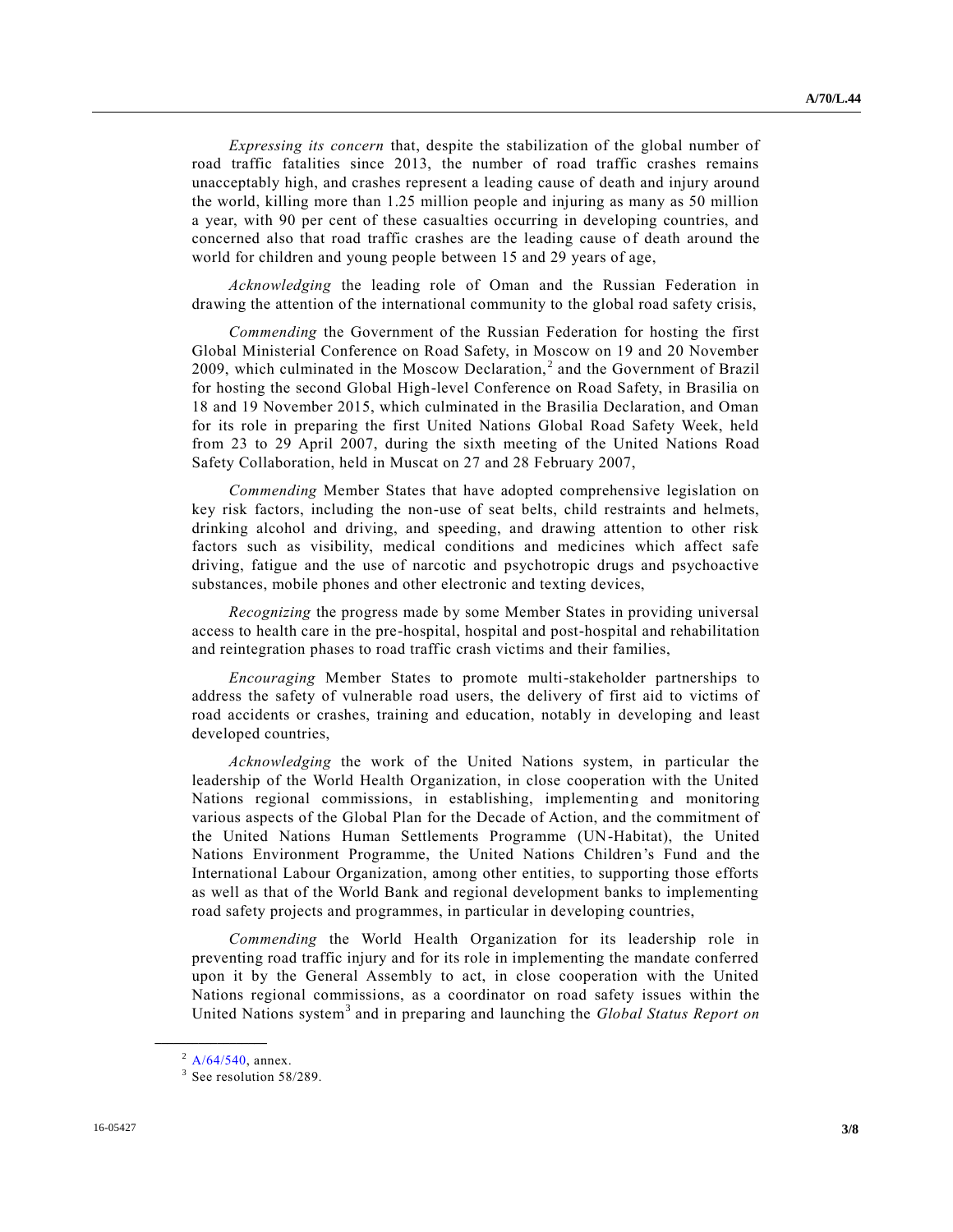*Road Safety 2015*, the third in a series of reports to monitor progress over the period of the Decade of Action, as requested in Assembly resolution 62/244 of 31 March 2008, and the 180 Member States that took part in the survey,

*Commending also* the United Nations regional commissions for their work in increasing road safety activities and advocating increased political commitment to road safety, and in working towards setting regional and national road traffic casualty reduction targets, in particular the work of the Economic Commission for Europe in elaborating global road safety-related legal instruments, including international conventions and agreements, technical standards, resolutions and good practice recommendations, as well as in servicing 58 global and regional legal instruments that provide a commonly accepted legal and technical framework for the development of international road, rail, inland water and combined transport,

*Emphasizing* the role of the United Nations Road Safety Collaboration as a consultative mechanism to facilitate international road safety cooperation,

*Noting* the work of two Economic Commission for Europe groups of experts, namely, on road signs and signals and on improving safety at level crossings, and recognizing the continuous work of the World Forum for Harmonization of Vehicle Regulations to modify vehicle regulations to increase safety performance,

*Noting with approval* the Economic Commission for Europe project, in collaboration with the Economic and Social Commission for Asia and the Pacific, the Economic Commission for Latin America and the Caribbean and the Economic Commission for Africa, under the United Nations Development Account, to strengthen the national road safety management capacity of selected countries,

*Taking note* of the United Nations regional commissions' study entitled "Transport for sustainable development: the case of inland transport", conducted in cooperation with the International Road Transport Union and the International Union of Railways, which gives a fair picture of the road safety situation on five continents, shares best practices and identifies not only the road safety challenges, but also their solutions,

*Taking note also* of the International Maritime Organization/International Labour Organization/Economic Commission for Europe Code of Practice for Packing of Cargo Transport Units, which took effect in 2015 and is intended to increase safety in the handling of containers and reduce the number of incidents across transport modes attributed to poor practices in the packing of cargo,

*Acknowledging* a number of other important international efforts on road safety, including the development by the International Road Transport Union of harmonized and internationally recognized standards for the vocational training of road transport professionals, as well as the development of an updated Road Safety Manual by the World Road Association to offer guidance to officials at various levels on measures that can enhance the safety of road infrastructure,

*Welcoming* the establishment of the High-level Advisory Group on Sustainable Transport and the appointment of the Special Envoy of the Secretary-General for Road Safety, with secretariat support from the Economic Commission for Europe, as an efficient tool for mobilizing sustained political commitment to road safety by advocating adherence to and raising awareness about the United Nations legal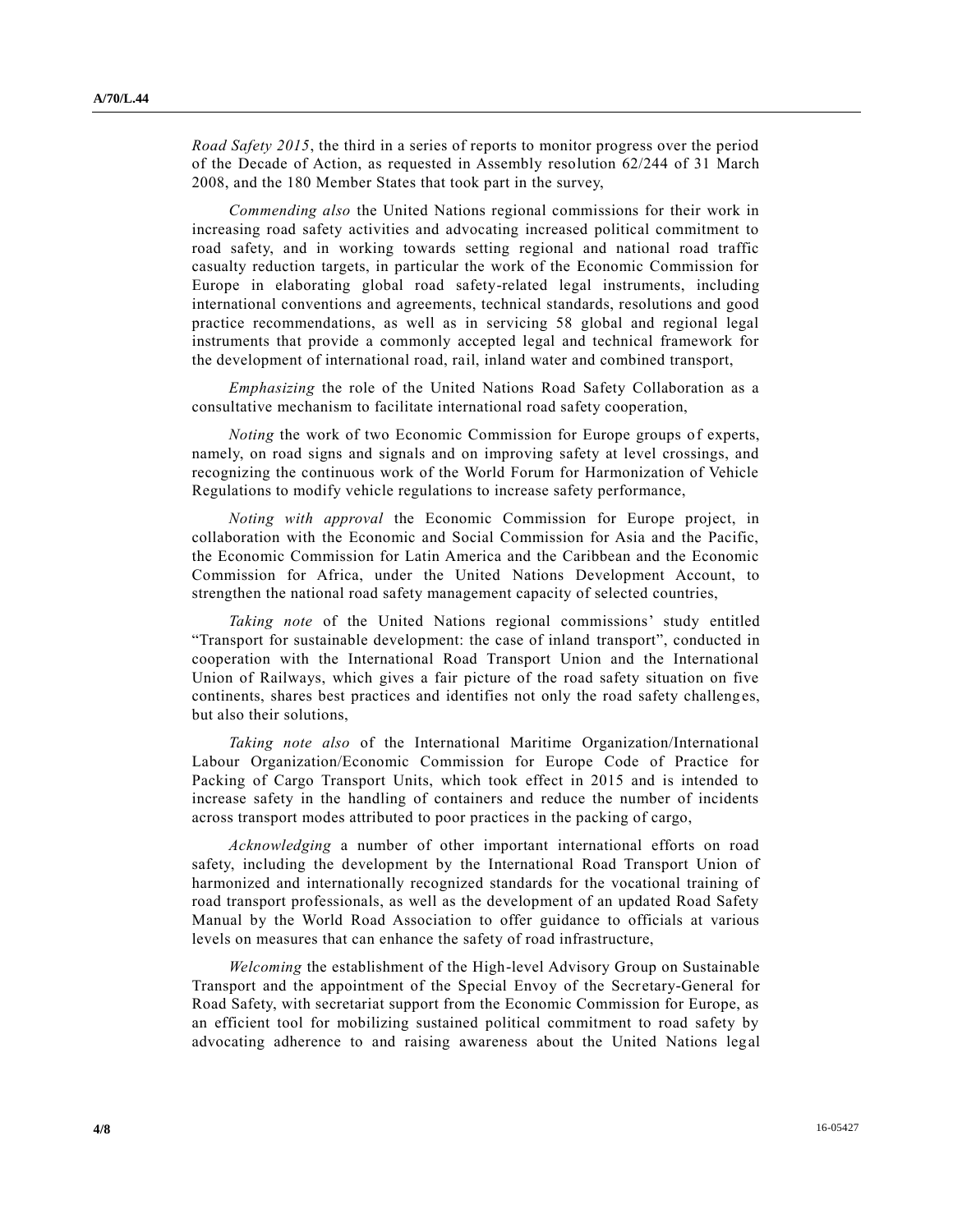instruments on road safety, sharing good practices through participation in global and regional conferences and generating funds for road safety,

*Recognizing* the commitment of States and civil society to road safety by their participation in United Nations Global Road Safety Week, including during the third Week, held from 4 to 10 May 2015, which highlighted the plight of children on the world's roads to generate action to better ensure their safety, including the Child Declaration for Road Safety,

*Recognizing also* Member States and civil society for their continued commitment to road safety by their observance of the World Day of Remembrance for Road Traffic Victims on the third Sunday in November every year,

*Recognizing further* that providing basic conditions and services to address road safety is primarily a responsibility of Governments, while recognizing nonetheless that there is a shared responsibility to move towards a world free from road traffic fatalities and serious injuries and that addressing road safety demands multi-stakeholder collaboration among the public and private sectors, academia, professional organizations, non-governmental organizations and the media,

1. *Invites* Member States and the international community to intensify both national and international collaboration with a view to meeting the ambitious road safety-related targets in the 2030 Agenda for Sustainable Development;<sup>4</sup>

2. *Endorses* the Brasilia Declaration, adopted at the second Global Highlevel Conference on Road Safety, held in Brasilia on 18 and 19 November 2015;

3. *Encourages* the United Nations Conference on Housing and Sustainable Urban Development (Habitat III), taking into account that the majority of road deaths and injuries take place in urban areas, to give appropriate consideration to road safety and access to safe, affordable, accessible and sustainable public transport and non-motorized modes of transport, paying special attention to the needs of those in vulnerable situations, women, children, persons with disabilities and older persons in the future New Urban Agenda;

4. *Invites* the Ninth Global Conference on Health Promotion, to be held in Shanghai, China, in November 2016, which aims to mobilize Governments and civil society to act on the social determinants of health as well as to exchange national intersectoral action experiences, to give consideration to the role of the health sector in the promotion of road safety and safe mobility;

5. *Invites* Member States that have not yet done so to develop and implement national road safety plans and to consider adopting comprehensive legislation, in line with the Global Plan for the Decade of Action for Road Safety 2011-2020, with a view to meeting the target of increasing the percentage of countries with comprehensive legislation on key risk factors, including the non-use of seat belts, child restraints and helmets, drinking alcohol and driving, and speeding, from 15 per cent to at least 50 per cent by 2020, as agreed in General Assembly resolution 64/255 of 2 March 2010, and to consider implementing appropriate, effective and evidence-based legislation on other risk factors related to distracted or impaired driving;

<sup>4</sup> Resolution 70/1.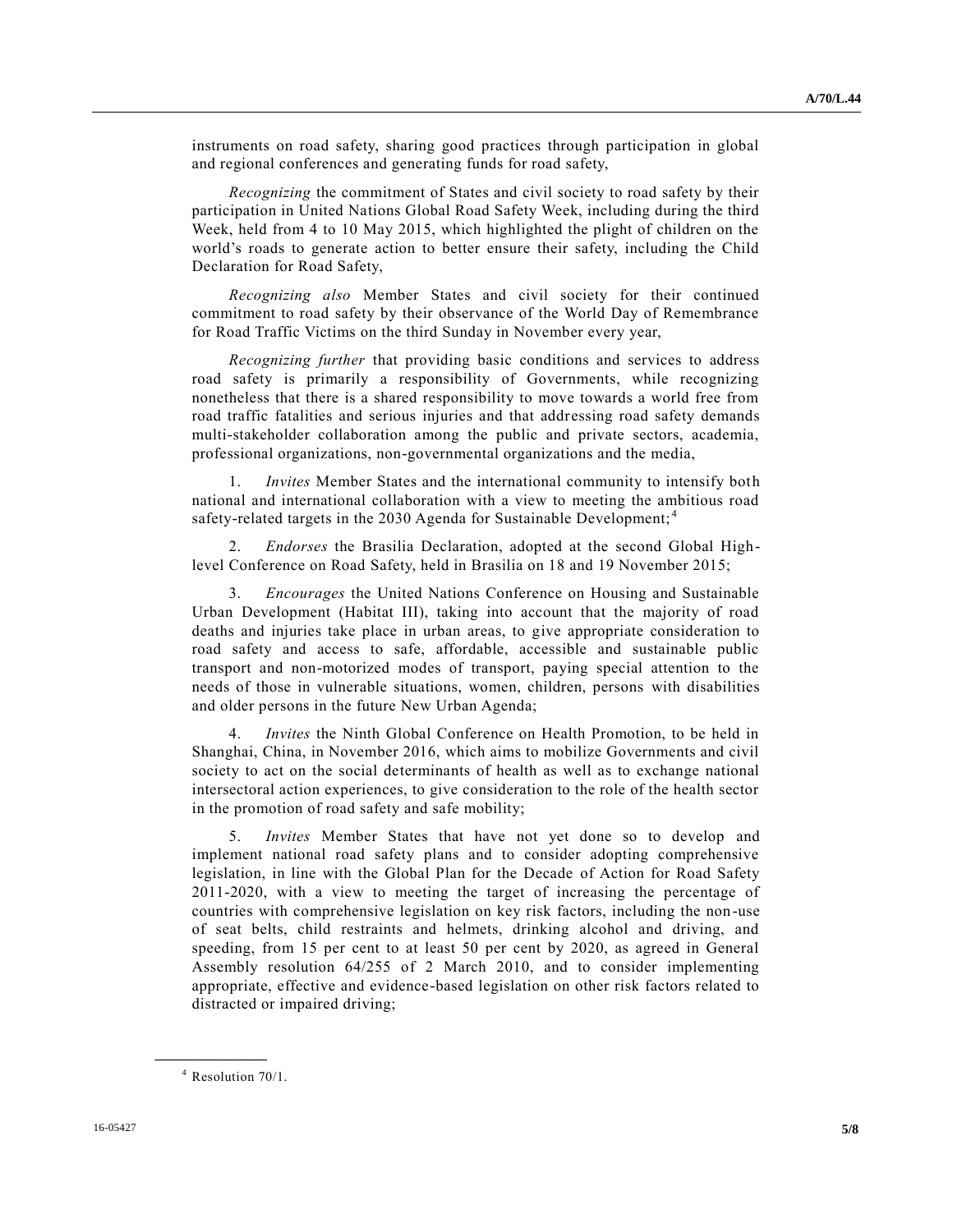6. *Reaffirms* the role and importance of the United Nations legal instruments on road safety, such as the 1949 Convention on Road Traffic,<sup>5</sup> the 1968 Convention on Road Traffic,  $6$  the 1968 Convention on Road Signs and Signals,  $7$  the 1958 and 1998 agreements on technical vehicle regulations, the 1997 agreement on periodic technical inspection of vehicles and the 1957 agreement on transport of dangerous goods, in facilitating road safety at the global, regional and national levels, and commends Member States that have acceded to these international legal instruments on road safety;

7. *Encourages* Member States that have not yet done so to consider becoming contracting parties to the United Nations legal instruments on road safety and, beyond accession, applying, implementing and promoting their provisions or safety regulations;

8. *Encourages* Member States to make efforts to ensure the safety and protection of all road users through safer road infrastructure, especially on the highest-risk roads with high rates of crashes involving both motorized and non-motorized modes of transport, through a combination of proper planning and safety assessment, design, building and maintenance of roads, taking into consideration the geography of the country;

9. *Invites* Member States that have not already done so to consider adopting policies and measures to implement United Nations vehicle safety regulations or equivalent national standards to ensure that all new motor vehicles meet applicable minimum regulations for the protection of occupants and other road users, with seat belts, airbags and active safety systems fitted as standard equipment;

10. *Also invites* Member States that have not yet done so to address road safety holistically, starting with the implementation or continuation of a road safety management system, including, as appropriate, interdepartmental cooperation and the development of national road safety plans in line with the Global Plan for the Decade of Action;

11. *Encourages* Member States to promote environmentally sound, safe, accessible and affordable modes of quality transport, particularly public and non-motorized transport, as well as safe intermodal integration, as a means of improving road safety, social equity, public health and urban planning, including the resilience of cities and urban-rural linkages, and in this regard to take into account road safety and mobility as part of the effort to achieve sustainable development;

12. *Also encourages* Member States to adopt, implement and enforce policies and measures to actively protect and promote pedestrian safety and cycling mobility, with a view to also improving road safety and broader health outcomes, particularly the prevention of injuries and non-communicable diseases;

13. *Invites* Member States to develop and implement appropriate social marketing campaigns to raise awareness and commemorate the World Day of Remembrance for Road Traffic Victims on the third Sunday of November every year;

<sup>5</sup> United Nations, *Treaty Series*, vol. 125, No. 1671.

<sup>6</sup> Ibid., vol. 1042, No. 15705.

<sup>7</sup> Ibid., vol. 1091, No. 16743.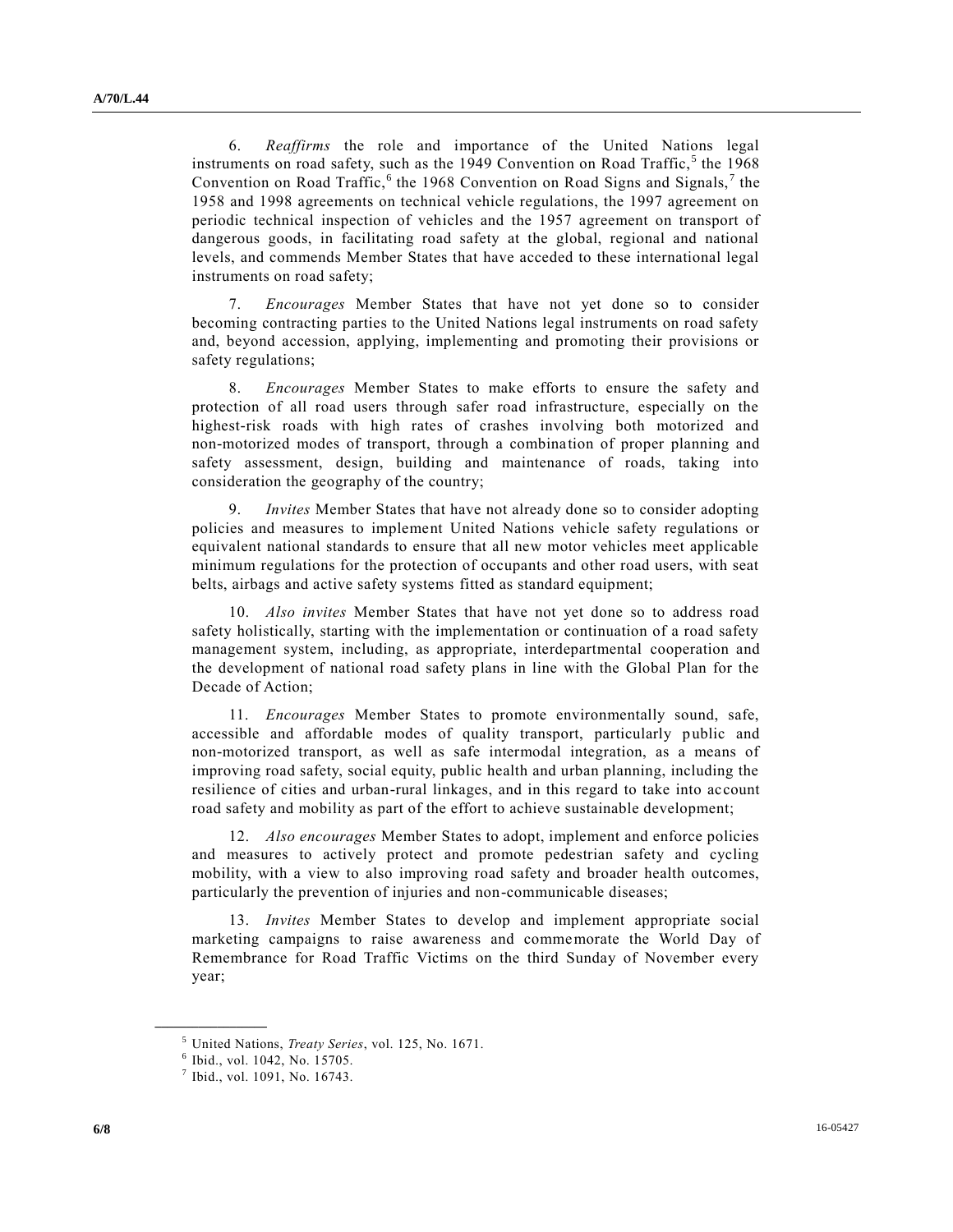14. *Encourages* Member States to strengthen pre-hospital care, including emergency health services and the immediate post-crash response, hospital and ambulatory guidelines for trauma care, and rehabilitation services, through the implementation of appropriate legislation, capacity-building and improvement of timely access to integral health care, and requests the World Health Organization to support Member States in these endeavours;

15. *Urges* Member States to promote, adapt and implement road safety policies for the protection of vulnerable persons among road users, in particular children, youth, older persons and persons with disabilities, in line with relevant United Nations legal instruments, including the Convention on the Rights of the Child<sup>8</sup> and the Convention on the Rights of Persons with Disabilities;<sup>9</sup>

16. *Encourages* Member States to take appropriate measures to ensure that persons with disabilities and other users with reduced mobility have access, on an equal basis, to the physical environment of roads and surrounding areas and to transportation, both in urban and in rural areas, and invites Member States to accede to the Convention on the Rights of Persons with Disabilities;

17. *Invites* Member States to fully integrate a gender perspective into all policymaking and policy implementation related to mobility and road safety, especially regarding roads and surrounding areas and public transport;

18. *Encourages* Member States to develop and implement comprehensive legislation and policies on motorcycles, including on training, driver licensing, vehicle registration, working conditions and the use by motorcyclists of helmets and personal protection equipment, within the existing international standards, given the disproportionally high and increasing numbers of motorcycle deaths and injuries globally, particularly in developing countries;

19. *Invites* Member States to develop public policies to decrease workrelated road traffic crashes, with the participation of employers and workers, in order to enforce international standards on safety and health at work, road safety and adequate road and vehicle conditions, giving particular attention to the issue of professional drivers' working conditions;

20. *Also invites* Member States to provide early rehabilitation and social reintegration, including in the world of work, to persons with injuries and disabilities caused by traffic crashes and comprehensive support to victims of road traffic crashes and their families;

21. *Invites* Member States to continue to implement professional driver qualification frameworks, established on the basis of internationally recognized standards, including training, certification and licensing, restricted hours of driving and working conditions that focus on addressing the main causes of accidents or crashes involving heavy commercial vehicles, recognizing that distraction is a significant cause of accidents or crashes;

22. *Also invites* Member States to support, as appropriate, the activities of the Special Envoy of the Secretary-General for Road Safety;

<sup>8</sup> Ibid., vol. 1577, No. 27531.

<sup>&</sup>lt;sup>9</sup> Ibid., vol. 2515, No. 44910.